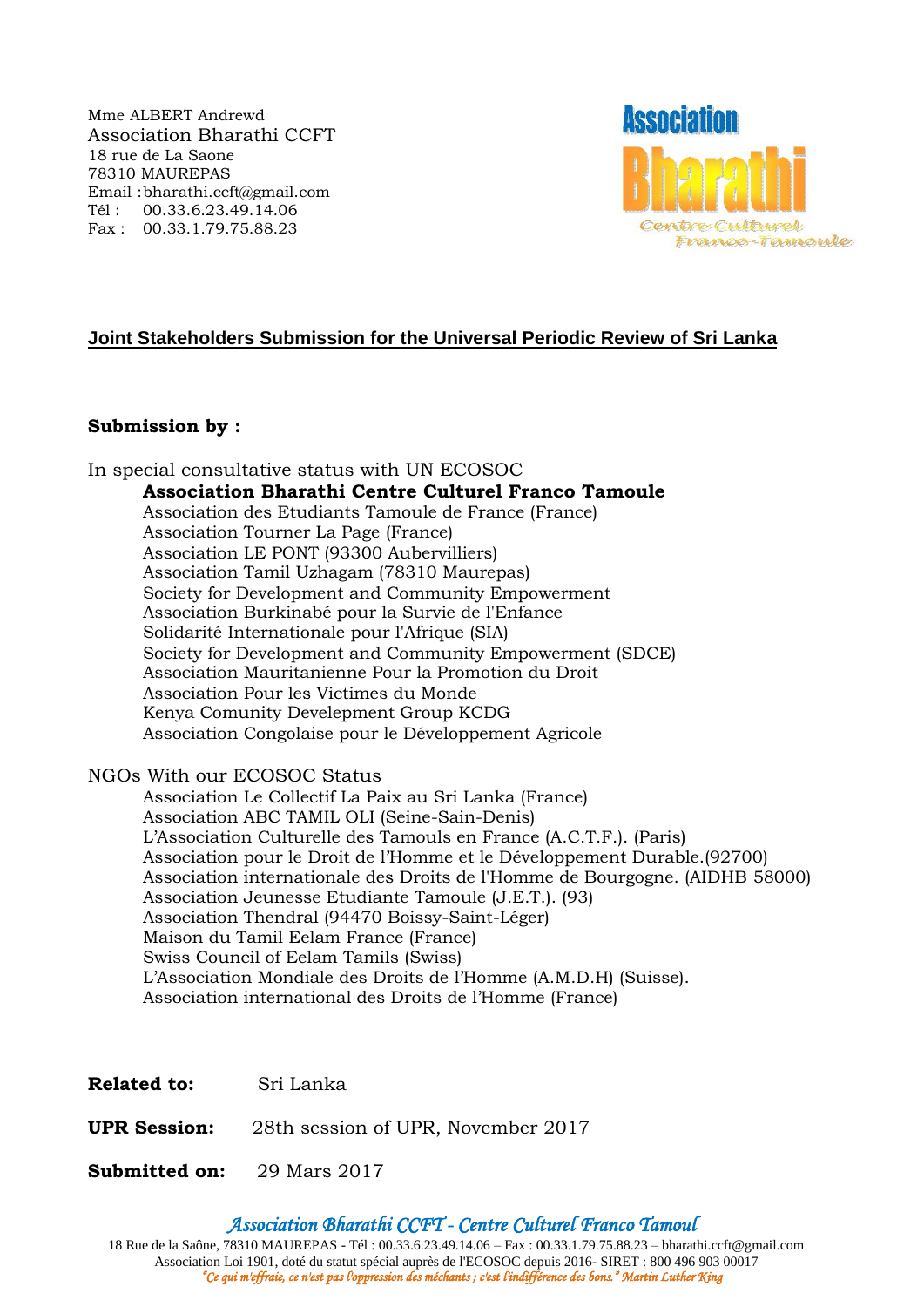## **Joint Stakeholders Submission for the Universal Periodic Review of Sri Lanka 2017**

Now, Sri Lanka's request for two years extension to implement the UNHRC Resolution 30/1 of 2015 which has more than twenty recommendations has been unanimously approved in the UNHRC Session on March 23, 2017. The Resolution was sponsored by USA and Montenegro and co-sponsored by UK, Macedonia, Ireland and Sri Lanka. It is pertinent to analyse the implications of this Resolution which has been lying on paper for the last eighteen months which is now dusted back for life for fulfillment before March 2019.

Sri Lanka's political history since independence in 1948 is dotted with a plethora of breaches of pacts, accords, promises and agreements mainly dealing with solutions to the ethnic problem which was given birth in 1956. Added to this, is its dishonoured commitments to UN, UNHRC and even UN Secretary General including the Tamil political leaders.

| A short list is as follows:-               |               |
|--------------------------------------------|---------------|
| Bandaranayake – Chelvanayagam Pact         | 1957          |
| Dudly Senanayake – Chelvanayagam Agreement | 1965          |
| Indo-Sri Lanka Accord                      | 1987          |
| Chandrika's Devolution Package             | 1995          |
| Ranil Wickremasinghe - Oslo Accord         | $2002 - 2004$ |
| Post Tsunami Management Agreement (PTOMS)  | 2004          |
| UNHRC Resolution 30/1 of Oct. 2015         | 2015          |

Besides, thirteen Commissions were appointed beginning from Sansoni Commission in 1977 and ending recently with the Paranagama Commission to investigate disappearances during the period from 2011 – 2015 which presented its report in 2016. Added to this is the recent Consulting Task Force [CTF] consisting of eleven prominent citizens appointed in February 2016 to report on reconciliation which held its sittings all over the island, heard oral statements including about 7300 written submissions from all walks of life. The CTF submitted its report in January 2017. The Report comprehensively dealt with all the issues affecting the process of accountability, justice and reconciliation.

Added to the above are other joint and oral statements and undertakings dished out to UN Officials, Tamil Leaders and to the public during public and private meetings.

Former President Mahinda Rajapakshe's joint statement with former UN Secretary General Ban-ki-Moon on 23rd May, 2009 was meant to suit that occasion. The statement committed Mahinda to carry out the following matters:

-"To ensure the economic and political empowerment of the people of the North through its programmes."

-"To work towards a lasting political solution and a national solution acceptable to all people to be evolved."

A firm resolve to proceed with implementation of 13th Amendment and consultation with all parties to further enhance this process to bring about lasting peace in Sri Lanka."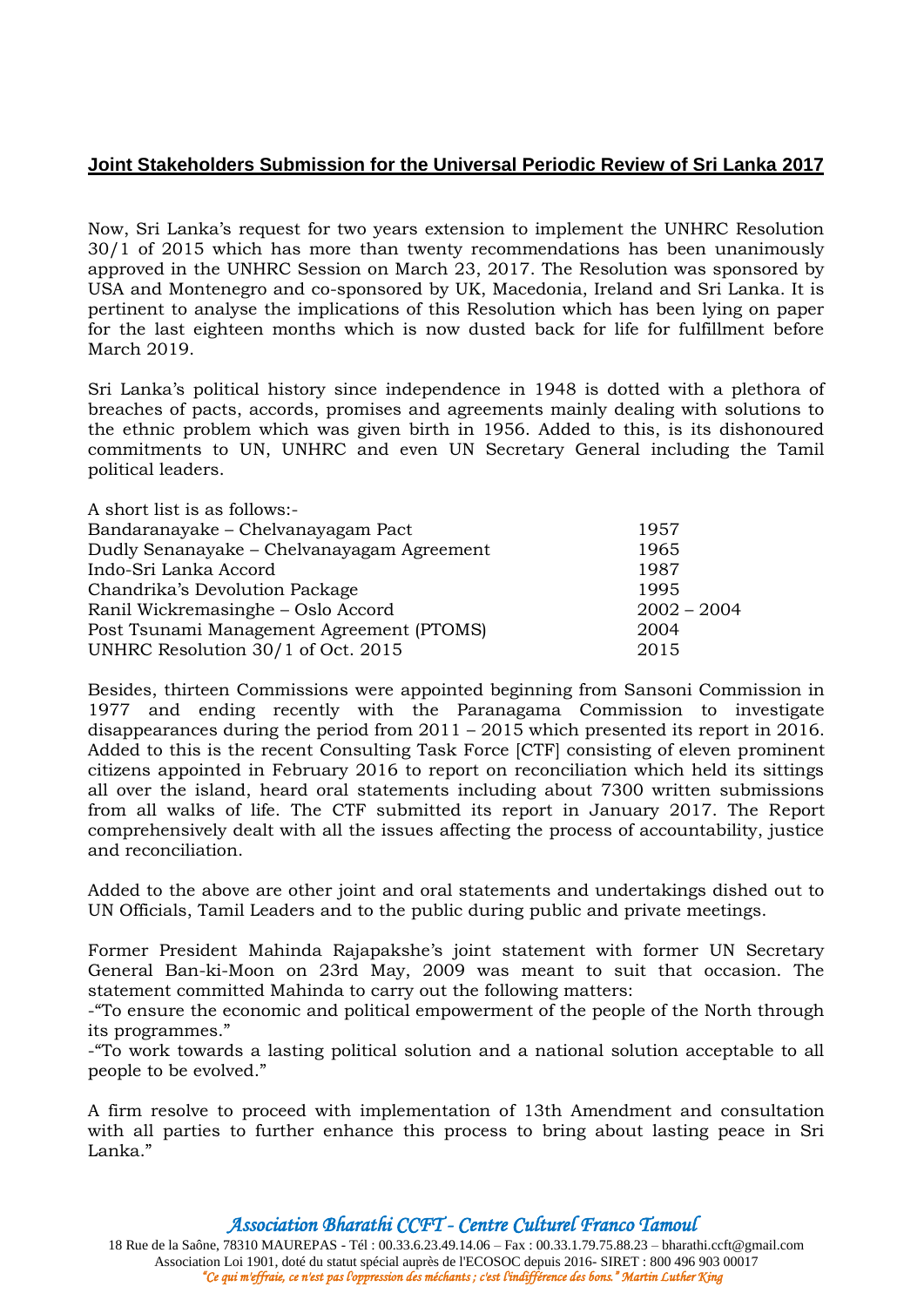These commitments met their expected fate of death sooner than expected and Mahinda is now showing his real face to advance his political fortunes banking on communal politics by keeping the Tamils at bay.

Though the above mentioned pacts, agreements etc. were offered to the Tamils to solve the ethnic problem created by the offerers, the said pacts and agreements except the Indo-Sri Lanka Accord which is breathing for life were scuttled by the opposition party in power either by UNP or SLFP generously assisted by extremist and leading Buddhist clergy members.

The betrayed Tamils were further humiliated by pogroms initiated and conducted by the extremists holding position in the ruling party. For example:- The then President of Sri Lanka [late] J. R. Jayawardene said, "The more you put pressure in the north, the happier the Sinhala people will be here. Really, if I starve the Tamils out, the Sinhala people will be happy."

[President J.R.Jayawardene's interview with Ian Ward July 26th 1983 Daily Telegraph.]– This utterance clearly shows the mindset of Sinhalese leaders –

The leftist parties, LSSP and Communist Party who championed the causes of Tamils until 1970s also somersaulted their position to taste the political power when they formed a coalition government with SLFP led by late Srimavo Bandaranayake in 1970. They caused immense harm to the Tamils by enshrining Buddhism as a state sponsored religion thereby strengthening the Sinhala-Buddhisisation agenda which was set in motion from 1948, and being vigorously pursued since then.

It has always been a trade mark for the Sinhalese leaders to make different commitments and promises when in Tamil areas to suit occasions while revealing their true position and intention in the south to preserve and advance their political fortunes and base. This double speaking strategy commenced with Sir John Kotalawalea when he promised parity of status for Sinhala and Tamil language at a public meeting in Jaffna in 1954 and later on his return to the south denied his promise. This deceptive tactics is still continuing undeterred and unashamedly. The present President is no exception as he has made several promises to the Tamils as well as to the Tamil leaders on various occasions which are the release of all political prisoners, release of all civilian lands in the North and East, resettlement of the displaced and reduction of Army all promised within a time frame. Only time will tell the fate of these promises.

The hidden genocidal war without witness conducted by the former President Mahinda Rajapakshe, his brother and Defence Secretary Gotapaya Rajapakshe with the Army Chief General Sarath Fonseka has resulted in unforeseen consequences to the Sri Lankan Government when the foreign media exposed the war crimes, crimes against humanity involving wholesale massacre of unarmed civilians, all of which fit the crime of 'GENOCIDE' as defined in the UN Convention on GENOCIDE in 1948.

The International Community and the United Nations watched the genocidal war with their eyes closed and kept mum but later awoke due to worldwide hue and cry raised against the brutal war of this century. There were hurried visits to Sri Lanka by UN Officials who were busily compiling the statistics and details of the war crimes etc. committed while collecting evidences from the affected victims and relatives. Six UN Special Rapporteurs have so far undertaken visits to Sri Lanka from 2011 to 2016, besides the visit of Human Rights High Commissioner for Human Rights His Excellency Zeid Ra'ad Al-Hussein in 2016. Their reports comprehensively detailed the war crimes committed by the security forces, the plight of the victims and displaced, the continuing practice of torture, culture of impunity, including the sufferings of the minority communities. All their reports with their findings, conclusions and recommendations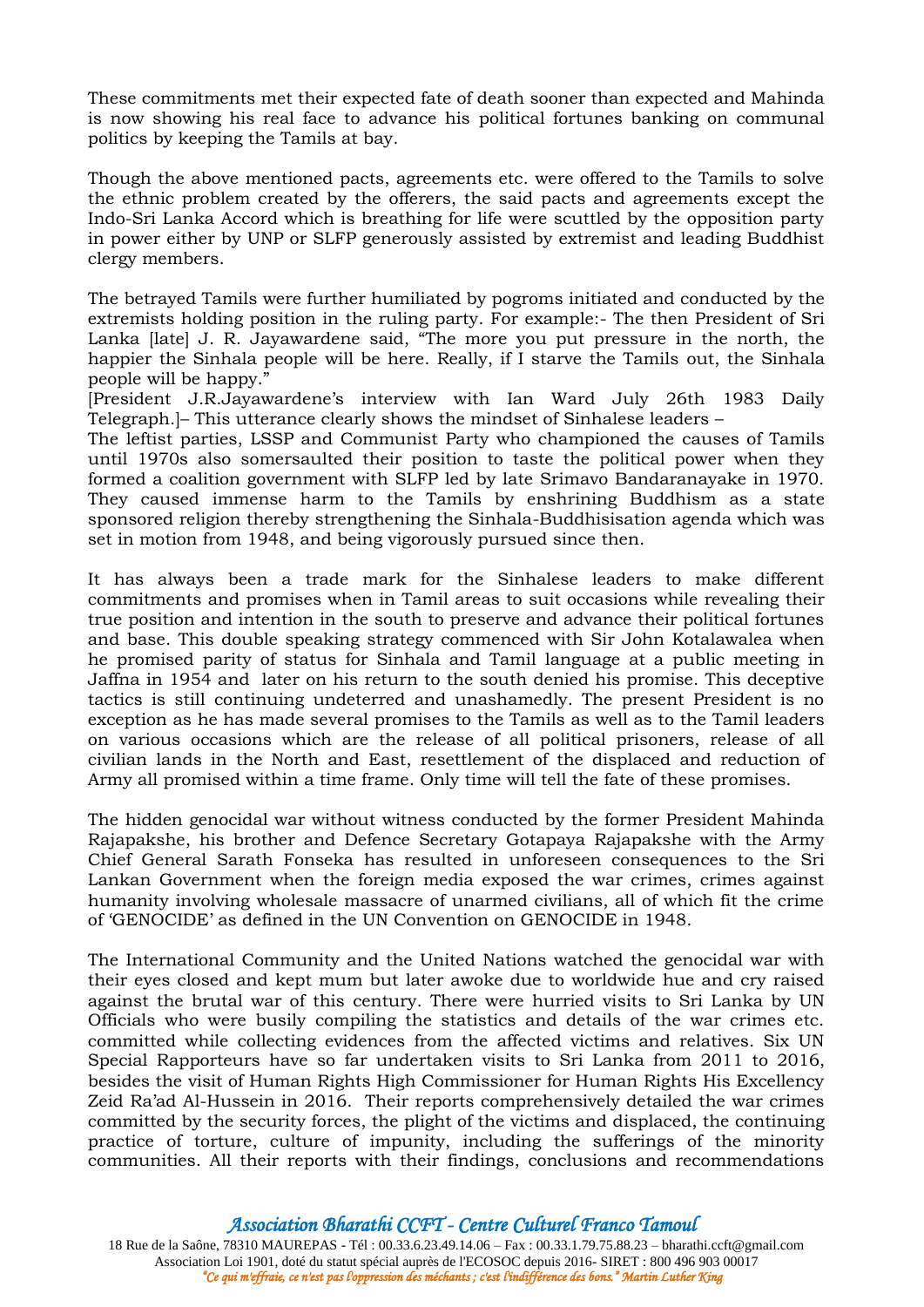have been submitted to the Human Rights Council for proper action and resolution, followed by further action by the UN and/or Security Council at their discretion.

The Special Rapporteurs who visited Sri Lanka or made Reports on Sri Lanka are:

| Marzuki Darasman             | 2011          |
|------------------------------|---------------|
| Charles Petrie               | 2012          |
| Pablo de Greiff              | $2015 - 2016$ |
| Juan Mendez/Monica Pinto     | 2016          |
| Tae-Unq-Baik/Bernard Duhaime |               |
| Ariel Dulitzky               | 2016          |
| Rita Izak Ndiaye             | 2016          |

In addition. Yasmin Sooka Executive Director representing International Truth and Justice Project [ITJPSL] Sri Lanka has issued eight reports since 2014 and ten Press Releases with precise and unchallengeable details as to the war crimes etc. committed by security forces even identifying the perpetrators.

The above Reports also detailed the progress made by Sri Lanka since the resolution on October 01, 2015 [30/1] The Reports without doubt highlighted the Sri Lankan failings as to the implementations of the 30/1 UNHRC Resolution. There is almost unanimity as to Sri Lanka's non compliance with the twenty recommendations of UNHRC Resolution. Even the recommendations as to the Office of the Missing Persons and Right of Protection to Witness Act which were initiated for implementations by the Government are now kept in limbo with an uncertain outcome as to its implementation.

Sri Lanka having now successfully manoeuvred to stalemate the said recommendations, is now getting another two year extension by the UNHRC to out manoeuvre and engineer and finally free itself from its commitments of the UNHRC Resolution and stultifying the implementation.

This extension of two more years despite the worldwide protests of Tamils is clearly a runaway victory for Sri Lankan's diplomacy and a dismal failure and disappointment for the Tamils and victims who are crying for justice in Sri Lanka. The sufferings of the Tamils is further compounded by the disunited Tamil National Alliance [TNA] who appears to have given their approval for the said extension, calling for conditions of review by a UN Office in Sri Lanka which has been ignored by the sponsors.

The said two year extension is not only inimical to the Tamils but is also an endorsement and express approval to prolong and allow the sufferings of the victims. There is not an iota of doubt that Western countries are determined to protect and ensure the survival of the present pro West friendly Government, while keeping the tenets of justice, accountability and reconciliation at an arm's length. Sri Lanka is thus emboldened by this stand and posture of Western countries whose dictates only usually prevail in the UNHRC and/or Security Council.

Sri Lanka has already declared its defying stand over the following issues: –

[1] No Hybrid Court and no foreign legal personnel will be allowed in Sri Lanka to participate in the internal judicial mechanism if and when set up.

[2] Government has promised 100% [one hundred percent] protection to the security forces involved in the war as they are 'war heroes' and would not be allowed to be dragged to courts for any crimes committed during and after the war.

Viewing the above said contentions of Sri Lankan Government, the question arises as to the necessity for an internal judicial mechanism in the face of the impunity granted to the security personnel and those involved in the "command responsibility", As such any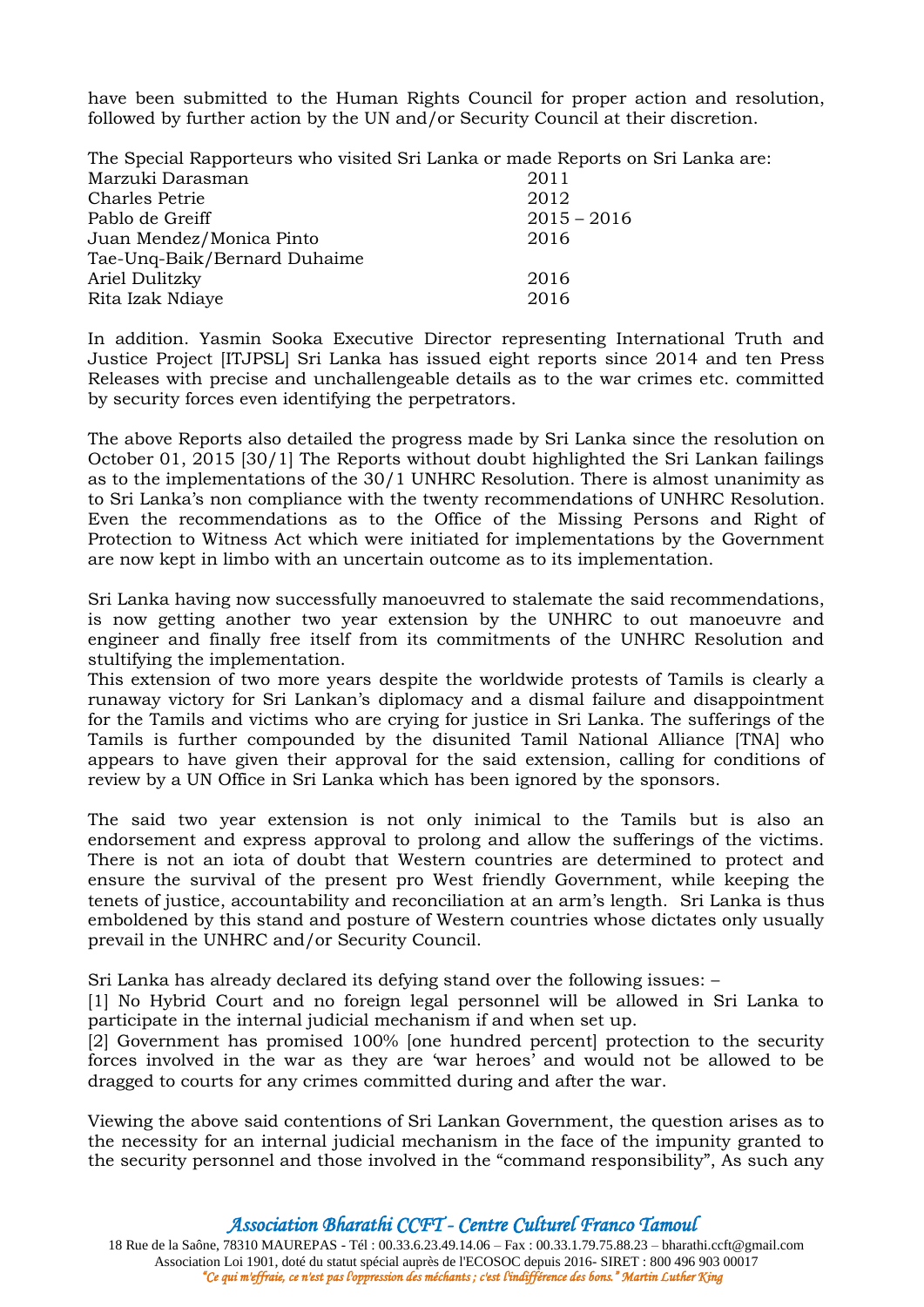internal judicial mechanism, even if it is set up, will not serve the goals of justice and accountability clamoured by the victims for the last ten years or more.

For the Tamils, the hopes of justice and accountability being laid to rest, the only option is to agitate for action by the UN to initiate suitable measures to hold Sri Lanka accountable for the war crimes, crimes against humanity as confirmed by their Special Rapporteurs in their various damming reports. Waiting for another two years to obtain justice is seemingly a futile exercise viewing the internal climate which prevails in Sri Lanka, where communalism chauvinism and extremism continue to hold sway over the Sinhala voters who only determine the political fortunes of the main Sinhala parties. The powerful Buddhist clergy's influence and involvement in support of a Buddhist ONLY Sri Lanka is another key factor which ties up the major parties in the South from offering any political rights or even concessions to the oppressed Tamils.

The avenues open for the victims to hold Sri Lanka accountable are a referral to the International Criminal Court or set up an ad hoc International Tribunal by UN or Security Council.

There is little chance to initiate a trial before and by ICC as three conditions have to be met before it can exercise its jurisdiction.

- [1] When national courts are unwilling or unable to prosecute criminals or
- [2] When UN Security Council refers to ICC
- [3] Individual states refer the matter to ICC

Since Sri Lanka has not signed the Rome Statute of 1998, which created the ICC in 2002, it is not bound by the provisions of ICC. Likewise there is little chance that Security Council will refer Sri Lanka to ICC, as Russia and China will certainly block their move, viewing their cordial relationship with Sri Lanka. In the same manner the Office of the Prosecutors initiating investigations and prosecutions is not possible unless a member state or ICC or the Security Council refers Sri Lanka for investigation another option is the creation of ad-hoc Tribunals which are created for special purpose. These are Special Tribunals dealing with persons accused of international crimes, namely genocide, war crimes and crimes against humanity. They can be created by the Security Council like the ones for Yugoslavia and Rwanda. Likewise UN has been involved in the creation of Special Courts in consultation with the affected states like the ones in Sierra Leone, Cambodia, Lebanon and East Timor. Another option is the doctrine of Universal Jurisdiction which allows national courts to try cases of gravest crimes against humanity even if these crimes are not committed in the national territory, and even if they are committed by government leaders of other states. This option is not pursued by states as the affected states have prevailed upon to stall any investigation and prosecution by another national court, after the failure of case against Chilean Dictator Pinochet who could not be brought to trial in UK while he was residing in Spain.

To sum up, unless and until Security council and/or UN initiates proper measures like referring Sri Lanka before ICC or setting up Special or Mixed Tribunal by UN with the participation of local judges, the prospects of accountability followed with punitive measures against Sri Lanka appear bleak and dim.

The said approved extension of another two years for Sri Lanka in the UNHRC is a confirmation of the following positions and matters:-

– Sri Lanka has successfully delayed the implementation of the recommendations allowing for its lapse with passage of time. It is also doubtful that the Office of the Missing Persons [OMP] will properly function due to the mounting opposition from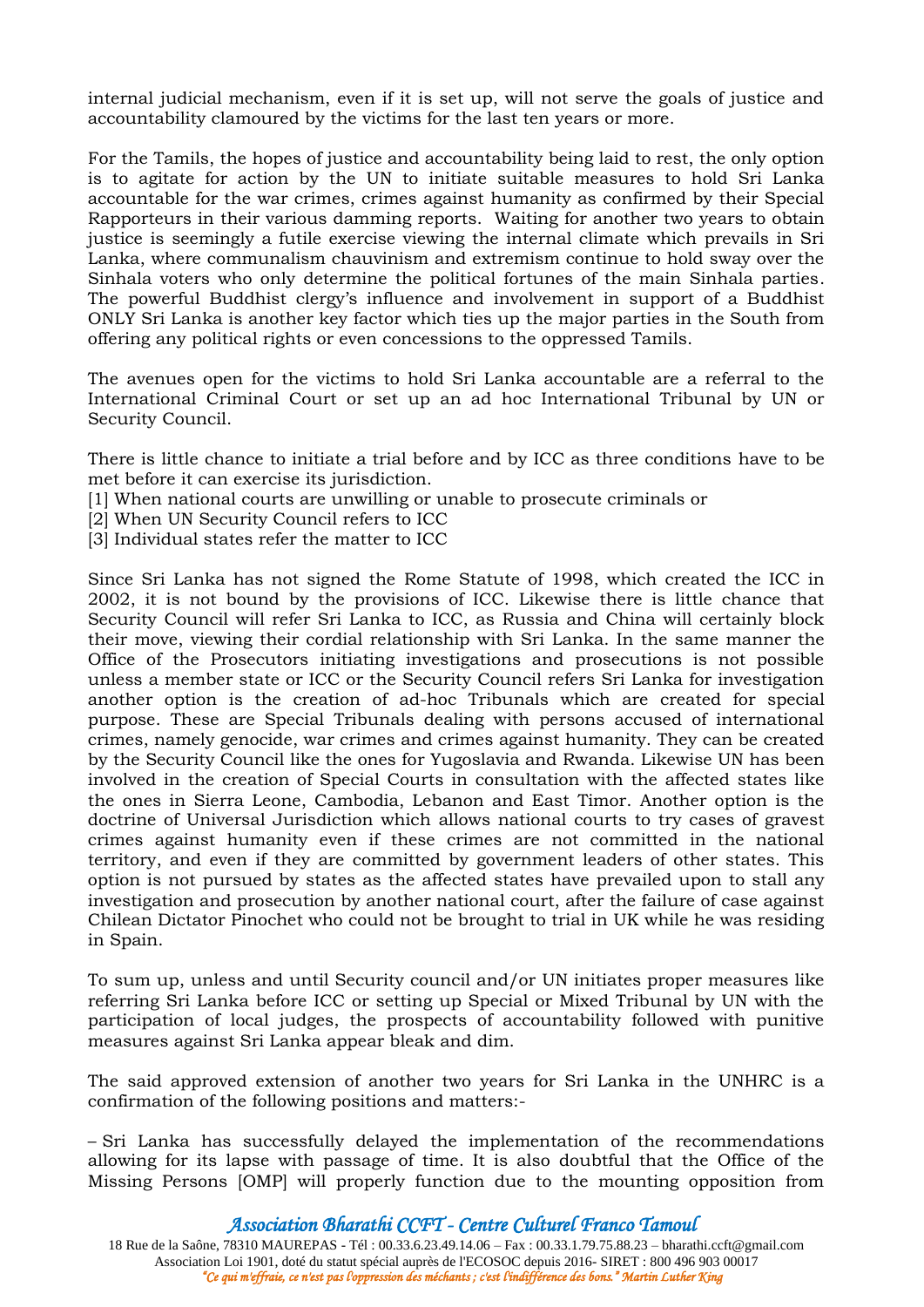extremists who oppose it by harbouring suspicion that it will result in hauling up security personnel involved in the disappearances said to be about 65,000 during the ten year period.

Sri Lanka has also engaged in a game of duplicity by sponsoring the Resolution which calls for a hybrid court with the participation of foreign jurists and prosecutors while on the other hand declaring its true intention to defy it with open statements from President, Prime Minister and Foreign Minister who have confirmed the shut out of foreign legal personnel setting foot in Sri Lanka. This provision of hybrid court to ensure accountability and break the culture of impunity is going to be a non-starter by all means. The question also arises as to the necessity for even an internal justice mechanism advanced by Sri Lanka in the face of the "guarantees of impunity" for security forces declared by the President and Prime Minister. The proposed internal judicial mechanism, if set up will only end up as a white horse and an eye-wash cheating the Tamil victims, like closing the stable after the has horse bolted.

– The Western countries and their allies are determined and united to protect the present friendly Government, no matter about its history of human rights violations and defiance of UNHRC's recommendations. Political, geographic and strategic considerations and interests take precedence in deciding the nature of treatment of a country by the West. Sri Lanka thus enjoying this warmth of western countries is emboldened to steer its own agenda with wholesale denials of all allegations and criticisms. In this shady game of double standards, Tamil victims are left behind and abandoned to fend for themselves without any relief in sight and forcing them to take the matters in their own hands willy-nilly.

- The United Nations High Commissioner for Human Rights, His Excellency Zeid Ra'ad Al-Hussein and UN Special Rapporteurs must be commended for their dedicated and sincere efforts in compiling their Reports which exposed the war crimes, crimes against humanity, culture of impunity, torture, rape and disappearances etc. They have fulfilled their functions of 'exposing and informing' the world for follow up action which appears to be hanging in balance in the hands of UNHRC, UN and/or Security Council as options at the end of the two year extension ending in March 2019.

Expecting Sri Lanka to implement the said 20 recommendations within another 24 months which have been breathing for life for the last 15 months is like chasing a mirage as water in the desert.

– The main pillars of Sri Lankan politics are communalism, chauvinism, Buddhisisation and Sinhalasisation. Coupled with lack of political will and good faith, no Sinhala party or its leaders will dare to dismantle these entrenched traits ruining their race for political power. Sri Lanka's rejection and disregard of its own Commissions like LLRC and Consulting Task Force stand as solid evidence of its lack of political will and bad faith.

– It is the fervent plea of Tamils that 'do not let human rights become a pawn in the game of politics' as when accountability is shielded, justice dies leaving reconciliation meaningless while paving way for the rise of militancy and extremism'.

– The UN High Commissioner's oral statement on March 22, 2017 is unequivocal, frank and forthright, when he stated "A general lack of trust in the impartiality of the justice system in the country regarding past violations and continuing 'unwillingness or inability to address impunity reinforces the need for international participation in a judicial mechanism. It is important for the country's future to send the signal that impunity is no longer tolerated'.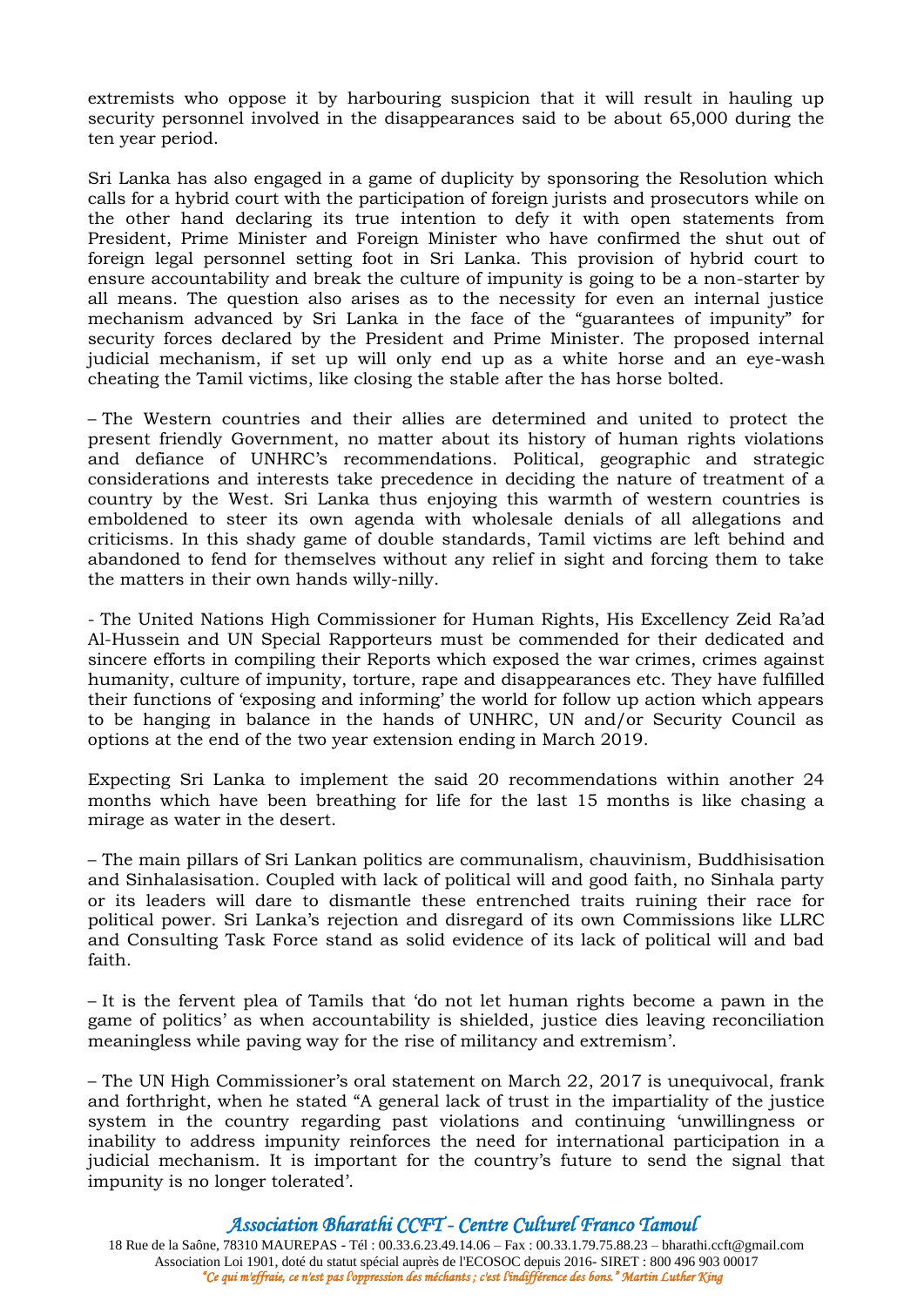Presenting an oral update on the rights situation in Sri Lanka, the top United Nations human rights official today said that a general lack of trust in the impartiality of the justice system in the country regarding past violations and continuing "unwillingness or inability" to address impunity reinforces the need for international participation in a judicial mechanism.

"It is important for the country's future to send the signal that impunity is no longer tolerated," Zeid Ra'ad Al Hussein, the UN High Commissioner for Human Rights.

"For this to be credible, [the judicial mechanism] should include a special counsel, foreign judges and defence lawyers, and authorized prosecutors and investigators," he added, noting that national consultations had also identified international participation as a way to gain the trust of the victims.

He also said that while the design of truth and reparations processes appear to be underway, such efforts needed to be in consultation with victims and the civil society, and that the repeal of the terrorism prevention act and its replacement with legislation that complies with international human rights law is to be concluded.

Also in his remarks, the UN rights chief hailed the work of the civil society and human rights defenders in the country and underlined that they must be protected from harassment and intimidation.

Making particular reference to the reports of intimidation of members of civil society at the Palais des Nations (the UN Office at Geneva), the High Commissioner said that his office (OHCHR) would be looking into the issues closely.

He also called on the Sri Lankan Government to consult the independent commissions in the country, the Human Rights Commission, which he said play an invaluable role in strengthening good governance.

"I encourage respect for their mandate and autonomy, adequate financing, and implementation of their recommendations," he added.

Mr. Zeid also welcomed a number of directives made by the President of Sri Lanka regarding detention but noted that reports of torture, excessive use of force and failure to respect due process are a cause for worry.

"There is clearly a need for unequivocal instructions to all branches of the security forces that any such conduct is unacceptable and that abuses will be punished," underlined the High Commissioner.

### **The troubling question is 'are there any takers of this last minute appeal and realise this goal in Sri Lanka?'**

– Above all, a heavy burden on responsibility lies on the shoulders of US and other sponsors to ensure the full implementation of the said recommendations within this two year period, failing which an added more onerous duty and responsibility rests on them to take either punitive or cautionary measures in Sri Lanka for its failures and non-compliance.

### **Consultation**

Eelam Tamil will never give any consultation to the Sri Lankan National mechanism; peoples don't have any faith on it. And many victims and their families are still unclear how to make their views known. Taking into account the delays so far, a realistic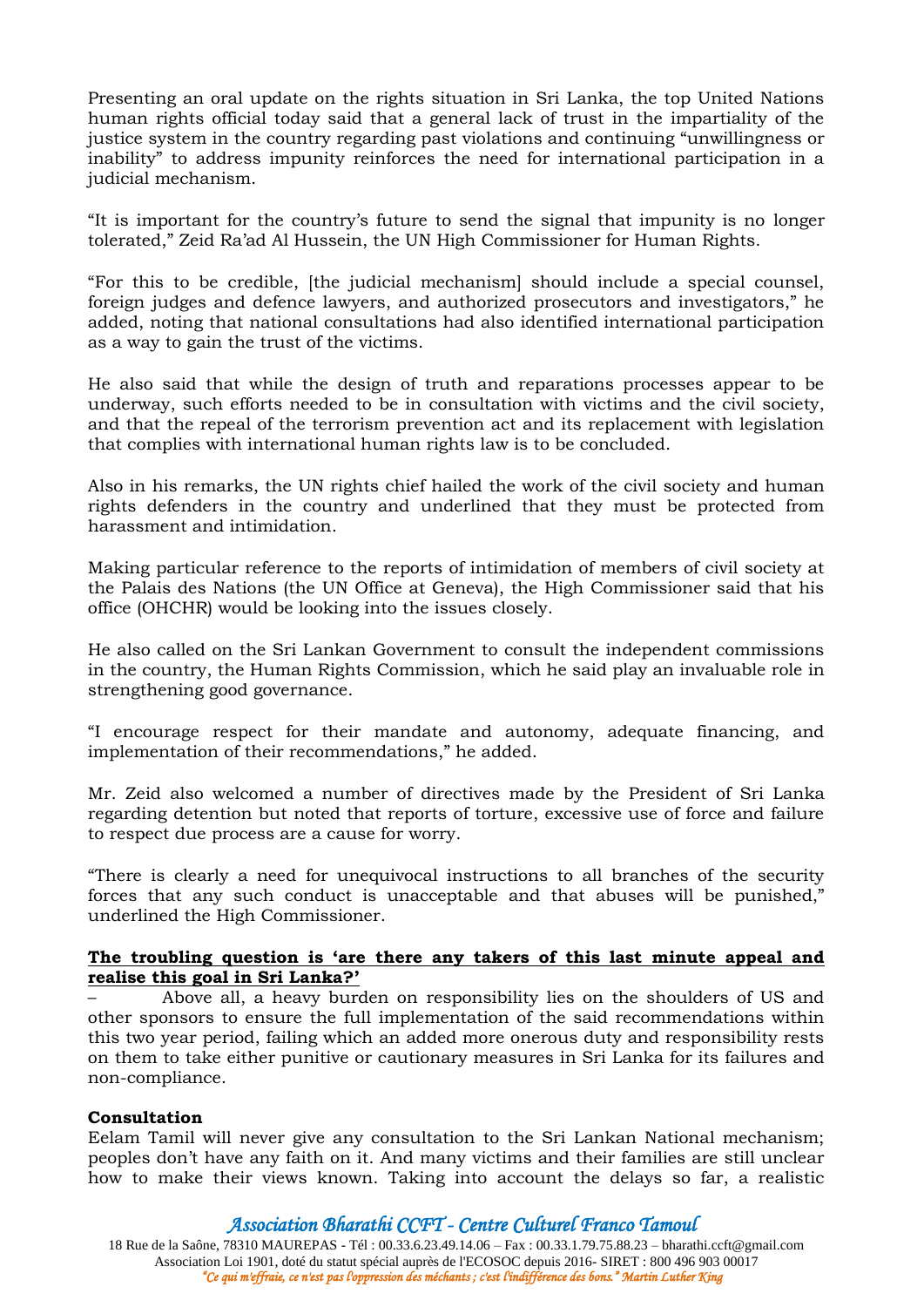timeline for the consultation should be developed to allow for full public participation. Without international involvement Eelam Tamil will never give their testimony.

### **Justice**

The justice mechanism's mandate will be central to its credibility and effectiveness. In devising its form, composition, scope and timeframe, The Council have to be ambitious and seek to deliver justice to as many victims as possible. Eelam Tamils don't have any faith Sri Lankan Judicial system.

We support at minimum the OHCHR's proposal for a hybrid special court, but the court must do more than investigate a handful of cases and must form part of a broader initiative to strengthen the national justice system so that national courts can ultimately prosecute other cases and address future human rights violations effectively. Engagement of international judges, prosecutors, defence lawyers, forensic experts, and victim and witness protection experts will be of the utmost importance to maintain the credibility, independence and effectiveness of the process. Effective witness protection is also vital and must be independent of any security or law enforcement body that is suspected of involvement in human rights violations.

#### **Truth**

More than 100 civil societies from Ground already expressed their concern about the Independent of the Office of Missing Persons. The commission must be independent, impartial and made up of highly qualified commissioners with expertise, including on human rights, sexual and gender based violence, and violence against children. It must be granted the powers and authority to gather all information it considers relevant. It must not have the power to grant amnesties for crimes under international law.

In a smart piece, Colombo-based journalist Kusal Perera notes that there were serious problems with the way in which the OMP was created. Many others, including HRW, had previously raised concerns about the lack of proper public consultations related to the OMP's establishment. These are valid worries and important things to keep in mind as Colombo goes forward with its transitional justice agenda.

### **Reparation**

Victims should be provided with full reparation to address the harm they have suffered and to help them rebuild their lives. A reparation program should be established to provide comprehensive measures including restitution, rehabilitation, compensation and satisfaction, as well as measures that would prevent repetition of past violations (see below) and improve the lives of marginalized groups, including women.

## **Non-recurrence**

Justice, truth and reparation can be important mechanisms to ensure that past human rights violations and abuses will never be repeated.

#### **Recommendations ;**

1. The judicial process must purely be of international and under the control of the UN, and we request you to recommend the referral to the International Criminal Court or special tribunal for Sri Lanka, and do not support any domestic or hybrid mechanism under the control of Sri Lanka.

2. We request you to take measures to judicially address the Genocide against the Tamil people as called upon by the unanimous resolution adopted by the Northern Provincial Council of Sri Lanka in February 2015.